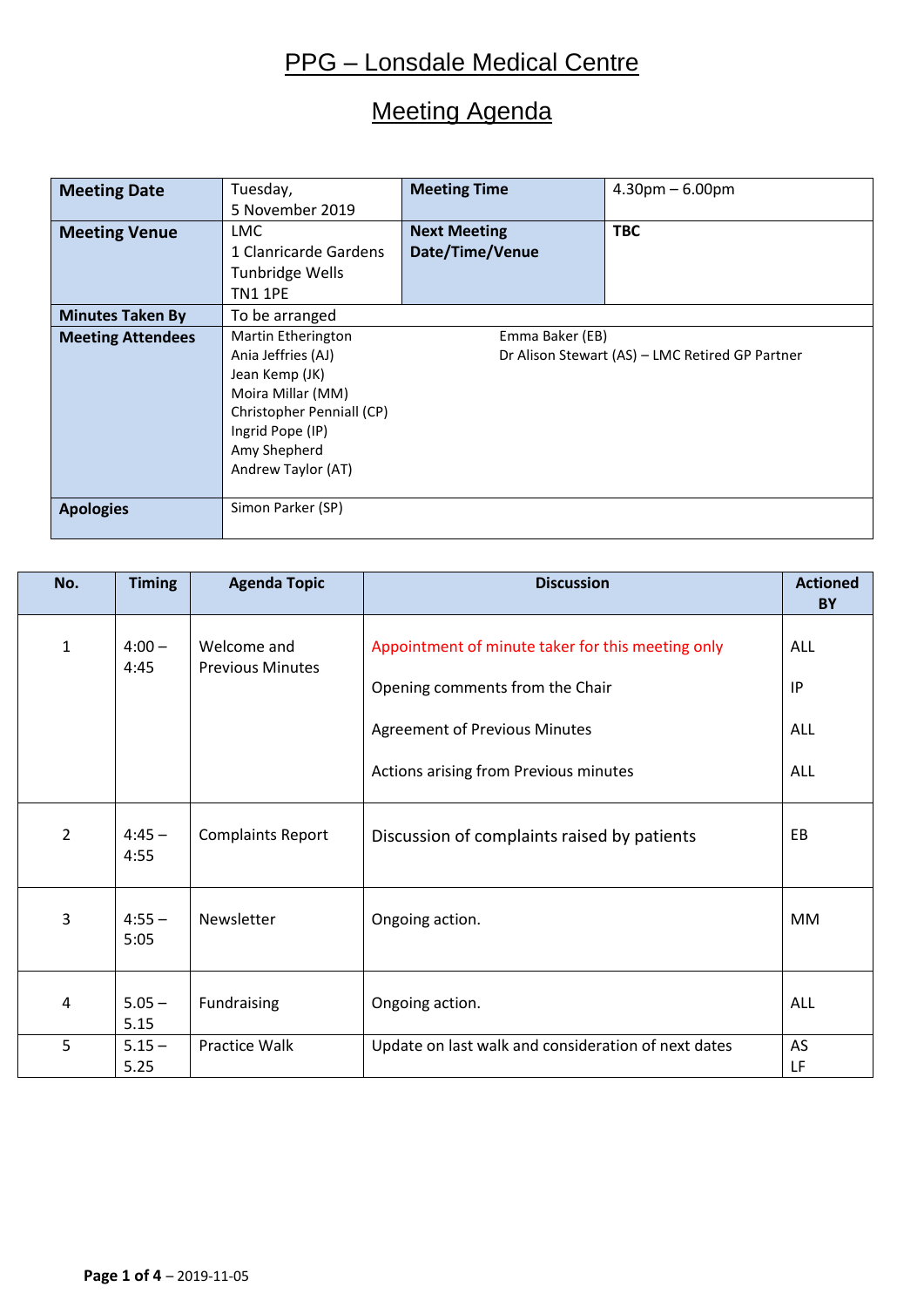### Meeting Agenda

| 6 | $5:25 -$ | Initiatives |                                                   |     |
|---|----------|-------------|---------------------------------------------------|-----|
|   | 5:45     |             | Refer Appendix 1                                  | ALL |
|   |          |             |                                                   |     |
|   |          |             | Discuss initiatives as time permits               | ALL |
|   |          |             |                                                   |     |
|   |          |             | Select initiatives to discuss in the next meeting | AJ  |
|   |          |             |                                                   |     |
|   |          |             |                                                   | ALL |
| 8 | $5:45 -$ |             |                                                   |     |
|   | 6:00     | AOB         | Select next meeting date                          | ALL |
|   |          |             |                                                   |     |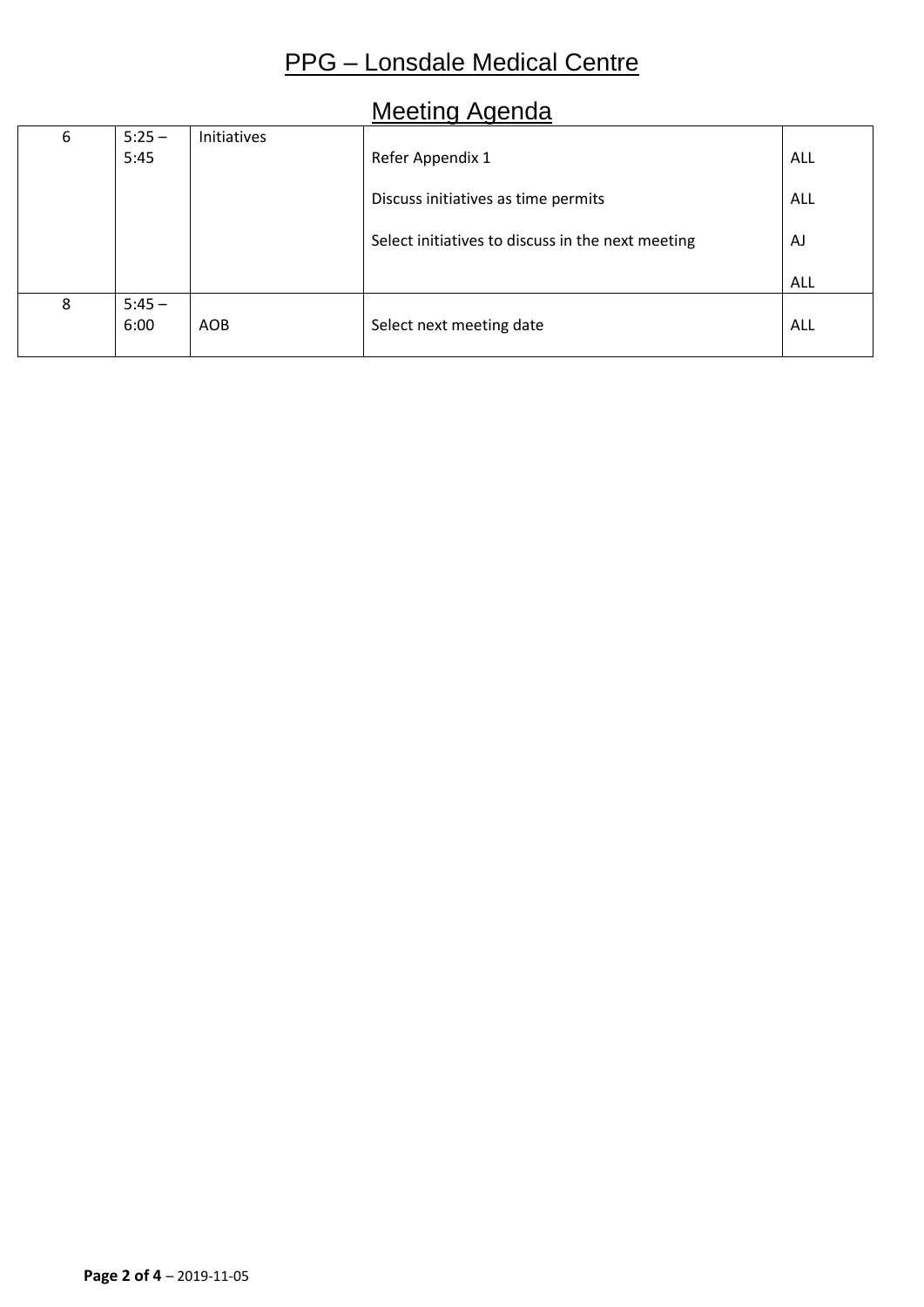# Meeting Agenda (Appendix 1)

| Initiative | Description                                                                                                      | Raised By | Date    | Priority | <b>Status</b> |
|------------|------------------------------------------------------------------------------------------------------------------|-----------|---------|----------|---------------|
|            |                                                                                                                  |           | Raised  |          |               |
| 6          | Mental Health Awareness should be promoted with an initial emphasis on Young Persons Mental Health               | AJ        | 20/3/19 |          | <b>In</b>     |
|            |                                                                                                                  |           |         |          | Progress      |
| 9          | The location board in the waiting room is scruffy and needs replacement and the posters in the waiting room      | $MM + JK$ | 20/3/19 | Low      | Deferred      |
|            | need to be reorganised                                                                                           |           |         |          | 31/12/19      |
| 11         | Gratitude Jar - Install a large, clear gratitude jar in the patient's waiting room with small coloured pieces of | AJ        | 26/6/19 |          | In.           |
|            | paper for each patient to write one thing they are grateful for and pop it into the jar.                         |           |         |          | Progress      |
| 12         | Review and update the 'New Patient Leaflet'                                                                      | EB        | 31/7/19 |          | In.           |
|            |                                                                                                                  |           |         |          | Progress      |
| 13         | Possible annual PPG social event                                                                                 |           | 18/9/19 |          |               |
|            |                                                                                                                  |           |         |          |               |

|                | <b>INITIATIVES - CLOSED OR COMPLETED</b>                                                               |           |             |          |                   |
|----------------|--------------------------------------------------------------------------------------------------------|-----------|-------------|----------|-------------------|
| Initiative     | <b>Description</b>                                                                                     | Raised By | <b>Date</b> | Priority | <b>Status</b>     |
|                |                                                                                                        |           | Raised      |          |                   |
| $\mathbf{1}$   | Should we be representative. How can we achieve this.                                                  | <b>TA</b> | 20/3/19     |          | Closed<br>24/4/19 |
| $\overline{2}$ | How do we obtain the input of patients                                                                 |           | 20/3/19     |          | Closed<br>24/4/19 |
| 3              | Should we become Park Run Ambassadors                                                                  |           | 20/3/19     |          | Closed<br>29/5/19 |
| 4              | Consider whether the communication flow between the practice and the patients is efficient             |           | 20/3/19     |          | Closed<br>24/4/19 |
| 5              | Fundraising for the surgery needs to be considered                                                     | MM        | 20/3/19     | High     | Closed<br>29/5/19 |
| 7              | The newsletter was raised as a general topic - how often is it distributed and what are the contents   | $MM + LF$ | 20/3/19     | High     | Closed<br>29/5/19 |
| 8              | Is the waiting room too small for the current practice of eight partners and approaching 7000 patients |           | 20/3/19     |          | Closed<br>24/4/19 |
| 10             | Practice walks should be reinstated                                                                    | AS        | 24/4/19     | High     | Closed<br>29/5/19 |